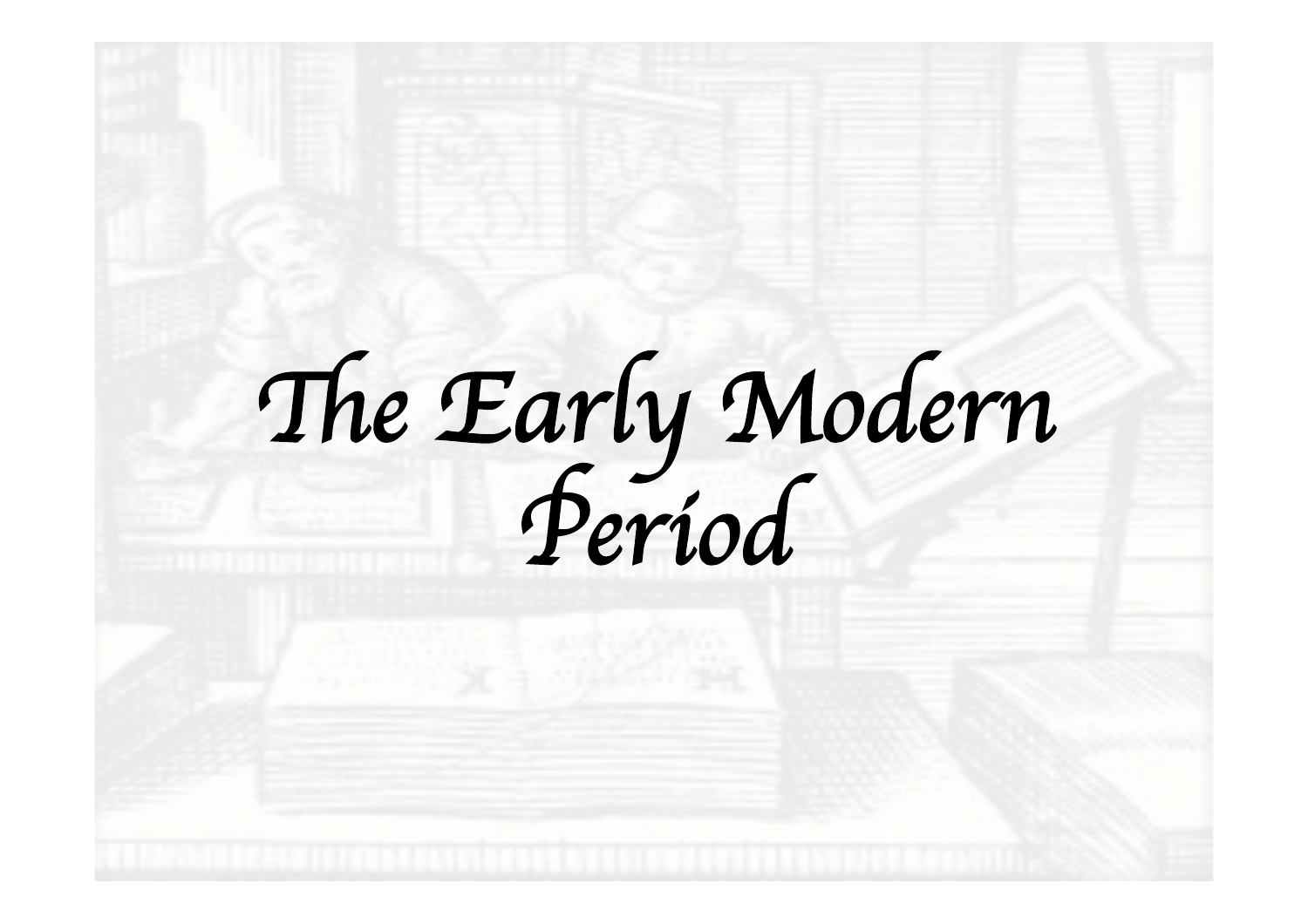# **SOME KEY EVENTS IN THE EARLY MODERN PERIOD**

• 1534 The Act of Supremacy established Henry VIII as "Supreme Head of the Church of England," and thus officially put civil authority above Church authority in England.

• 1549 The Book of Common Prayer was adopted and became an influence on English literary style.

• 1558 At the age of 25, Elizabeth I became queen of England and, as a woman with a Renaissance education and a skill for leadership, began a forty-five-year reign that promoted statecraft, literature, science, exploration, and commerce.

• 1577–80 Sir Francis Drake circumnavigated the globe, the first Englishman to do so, and participated in the defeat of the Spanish Armada in 1588, thus removing an obstacle to English expansion overseas.

• 1590–1611 William Shakespeare wrote the bulk of his plays, from *Henry VI* to *The Tempest*.

• 1600 The East India Company was chartered to promote trade with Asia, leading eventually to the establishment of the British Raj in India.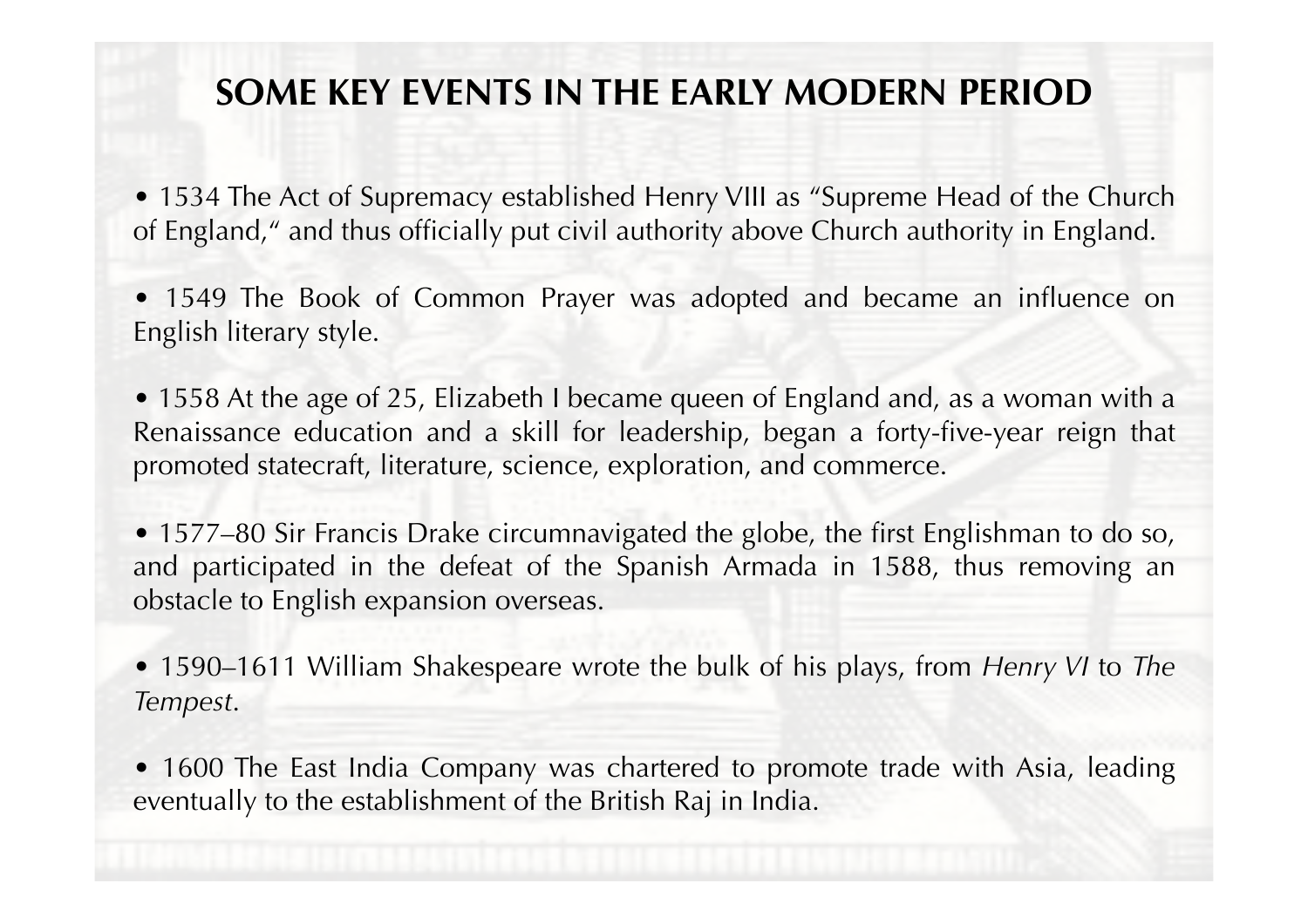• 1604 Robert Cawdrey published the first English dictionary, *A Table Alphabeticall*.

• 1607 Jamestown, Virginia, was established as the first permanent English settlement in America.

• 1611 The Authorized or King James Version of the Bible was produced by a committee of scholars and became, with the Prayer Book and the works of Shakespeare, a major influence on English literary style.

• 1619 The first African slaves in North America arrived in Virginia.

• 1642–48 The Puritan Revolution overthrew the monarchy and established a military dictatorship, which lasted until the Restoration of King Charles II in 1660.

• 1660 The Royal Society was founded as the first English organization devoted to the promotion of scientific knowledge and research.

• 1670 Hudson's Bay Company was chartered for promoting trade and settlement in Canada.

• 1688 The Glorious Revolution was a bloodless coup in which Parliament invited William of Orange and his wife, Mary (daughter of the reigning English king), to assume the English throne, resulting in the establishment of Parliament's power over that of the monarchy.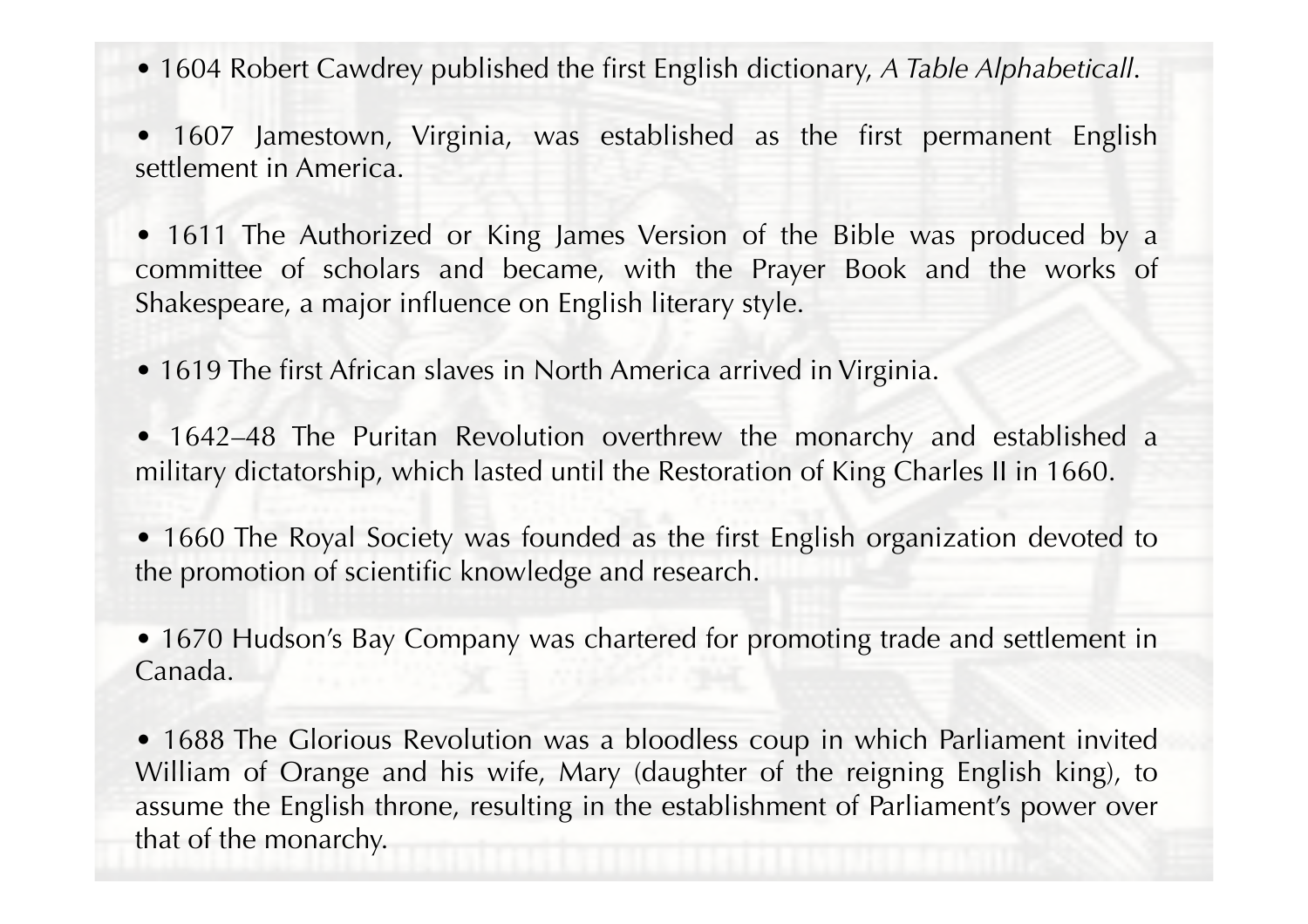• 1702 The first daily newspaper was published in London, resulting in the expanding power of the press to disseminate information and to form public opinion.

• 1719 Daniel Defoe published Robinson Crusoe, sometimes identified as the first modern novel in English.

- 1755 Samuel Johnson published his Dictionary of the English Language.
- 1775–83 The American Revolution resulted in the foundation of the first independent nation of English speakers outside the British Isles.

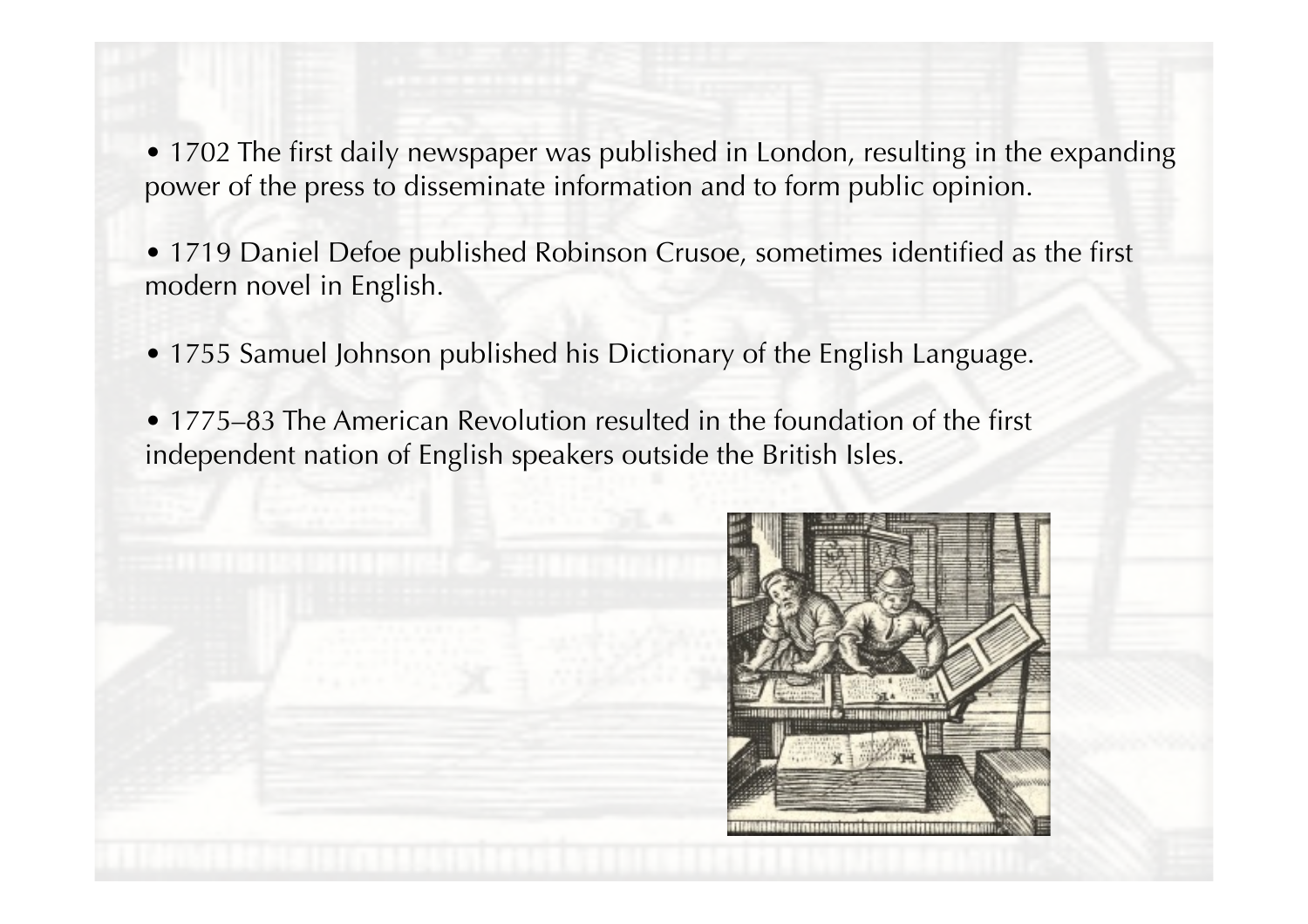Bible translations in England began in the late seventh century, when Cædmon, a monk of Whitby is said to have made a metrical paraphrase of parts of the Scripture. Other Old English paraphrases exist, dating from the ninth century onward (Genesis, Exodus, Daniel), and there is much poetry on Biblical themes.

ð The **first hand-written English language Bible manuscripts** were produced in the **1380s** by **John Wycliff**, an Oxford, scholar, theologian, and religious reformer (also called "the morning star of the Reformation"). The translation of the Bible was associated, in the official mind, with the more inflammatory social precepts and practices of the Lollards, as Wycliff's followers were called. The translation of the Scriptures into English, or even reading such translations, without the permission of the Church authorities, was forbidden.

With the Reformation, a new interest in having the Bible in the vernacular was added: in **1522**, Martin Luther [Wittenberg Cathedral door 95 Theses of Contention in 1517] published his translation into German. Luther's example inspired **William Tyndale**, an exile in Germany for his Protestant opinions. In **1526**, complete printed copies of the New Testament in English were smuggled into England. Its circulation was still illegal, since it had been made without the sanction of the authorities and it contained unacceptable turns of phrase (often adopted by translations today): "washing" for "baptism", "love" for "charity", congregation" for "church", "elder" for "priest" – simple words from which the filth of centuries of corrupt practice and insincerity an institutionalism – as Tyndale saw it – had been cleansed.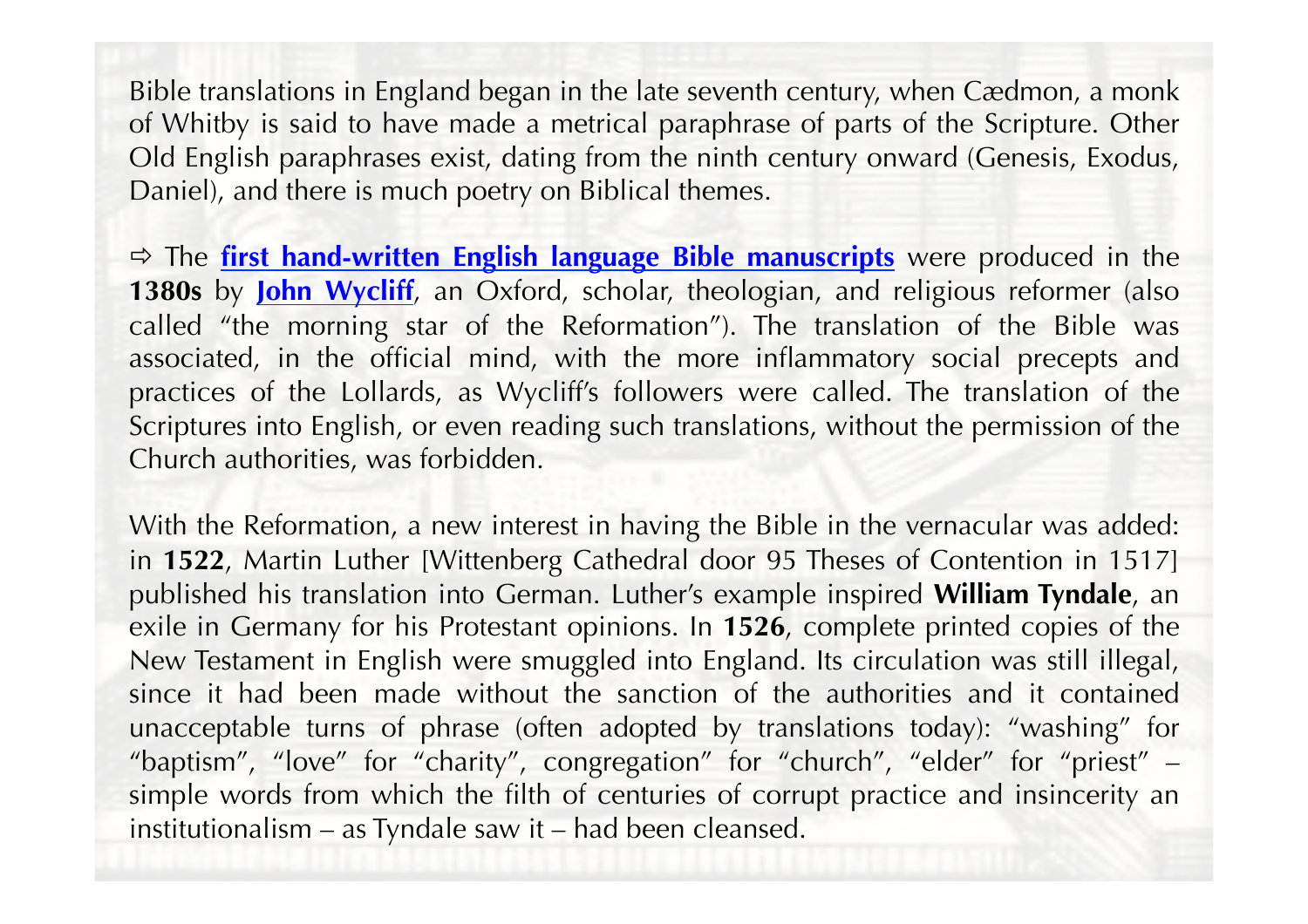In **1536**, Tyndale was burned for his beliefs and his practice of them, with the approval of Henry VIII.

Myles Coverdale  $\Rightarrow$  in **1535** he printed the first complete Bible in the English language, making use of Luther's German text and the Latin as sources. Thus, the first complete English Bible was printed on **October 4, 1535**, and is known as the **Coverdale Bible**.

In **1539**, **Thomas Cranmer**, the Archbishop of Canterbury, hired Myles Coverdale at the bequest of **King Henry VIII** to publish the "Great Bible". It became the first English Bible authorized for public use, as it was distributed to every church, chained to the pulpit, and a reader was even provided so that the illiterate could hear the Word of God in plain English. Cranmer's Bible, published by Coverdale, was known as the **Great Bible** due to its great size: a large pulpit folio measuring over 14 inches tall. Seven editions of this version were printed between April of **1539** and December of **1541**.

In **1568**, a revision of the Great Bible known as the **Bishops' Bible** was introduced.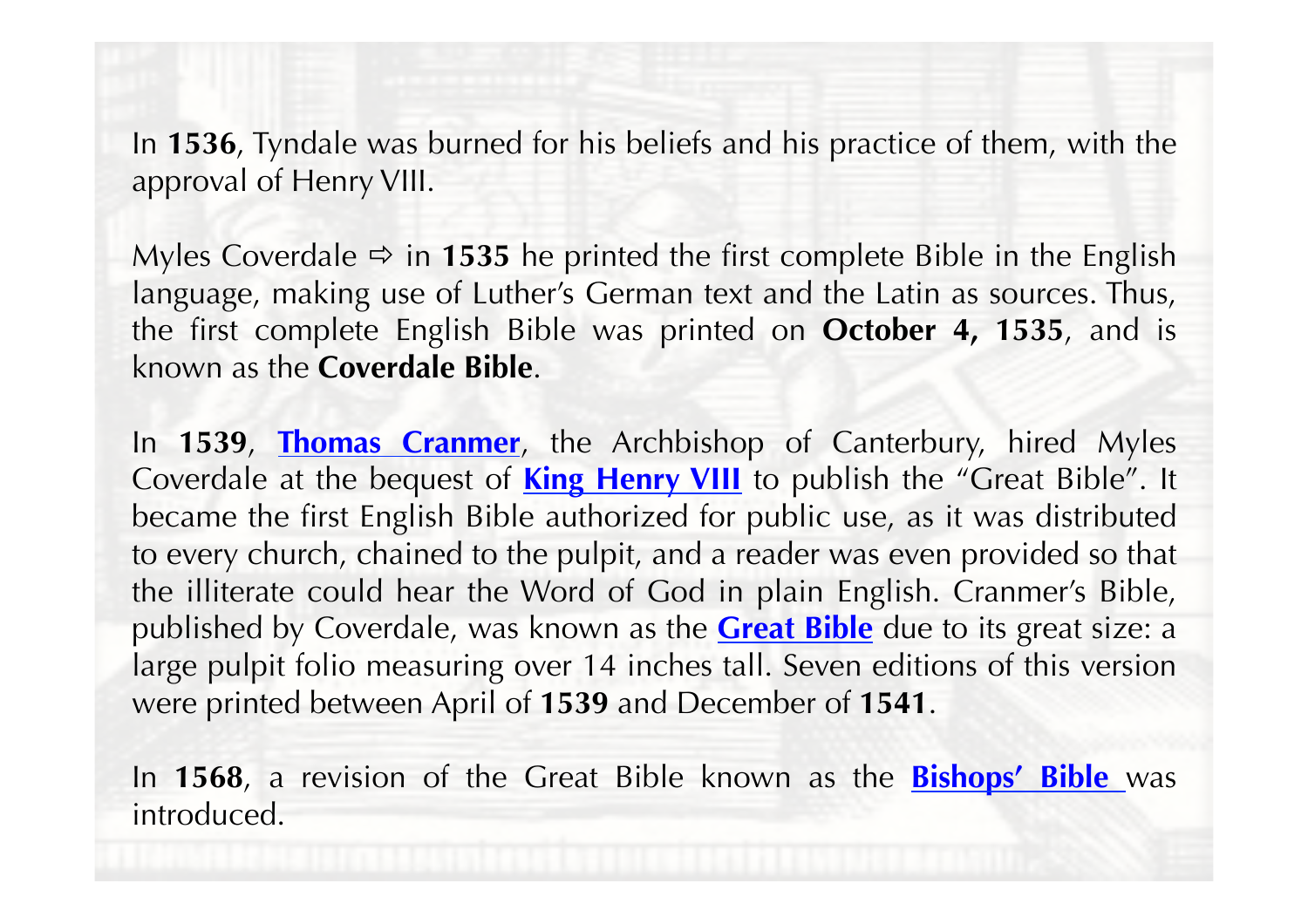#### **King James Bible**

With the death of Queen Elizabeth I, Prince James VI of Scotland became **King James I of England**. The Protestant clergy approached the new King in **1604** and announced their desire for a new translation to replace the Bishop's Bible first printed in **1568**. This "translation to end all translations" was the result of the combined effort of about fifty scholars. Ultimately it was arranged that six companies of translators should be formed, two at Westminster, two at Oxford, and two at Cambridge. In **1610** the work went to press, and in **1611** the first of the pulpit folios known today as **the 1611 King James Bible** came off the printing press.

The Authorized Version sums up in itself all the aspects on English Bible translation: its strong conservatism and traditionalism; its determination to present the very words of Scripture in a form as simple and as near the language in which they were originally written, so that their sanctity, not any hallowing and mystery conferred on them by the Church, will carry them direct to the minds and souls of the readers.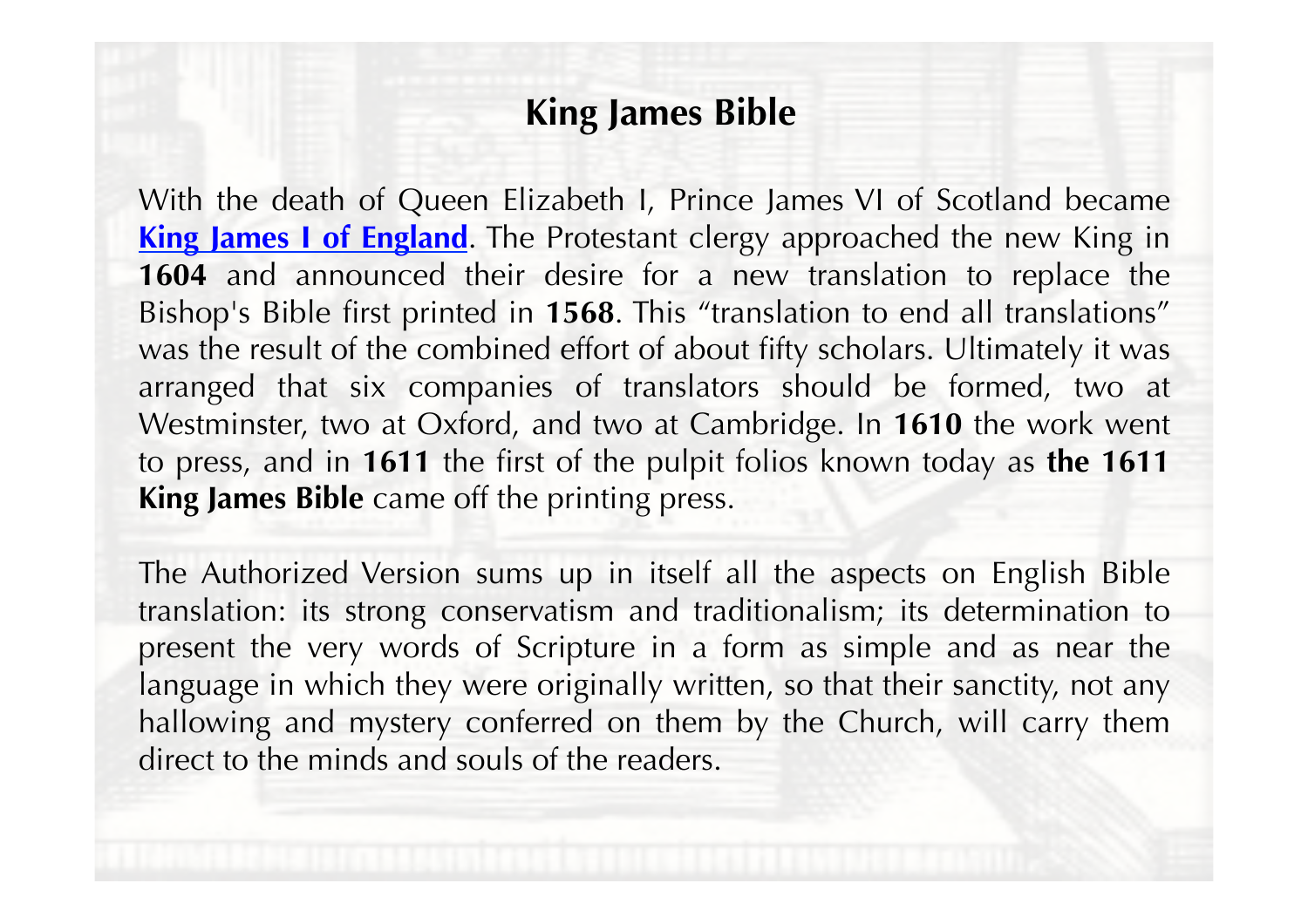The King James Bible has contributed far more to English in the way of idiomatic or quasi-proverbial expressions than any other literary source:

| KJB                                         | <b>Book</b>         | <b>Meaning / Derived</b><br>expression                              |
|---------------------------------------------|---------------------|---------------------------------------------------------------------|
| To spy out the land                         | Numbers 13          | you try to get knowledge of<br>something before you do<br>something |
| The apple of his eye                        | Deuteronomy 32      |                                                                     |
| Go from strength to strength                | Psalm 24            | to gradually become more<br>successful                              |
| strait is the gate and narrow<br>is the way | Matthew 7           | straight and narrow                                                 |
| Out of the mouth of the<br>babes            | Matthew 21          |                                                                     |
| the sign of the times                       | Matthew 16          |                                                                     |
| In the twinkling of an eye                  | 1 Corinthians 15    |                                                                     |
| Rule with a rod of iron                     | <b>Revelation 2</b> |                                                                     |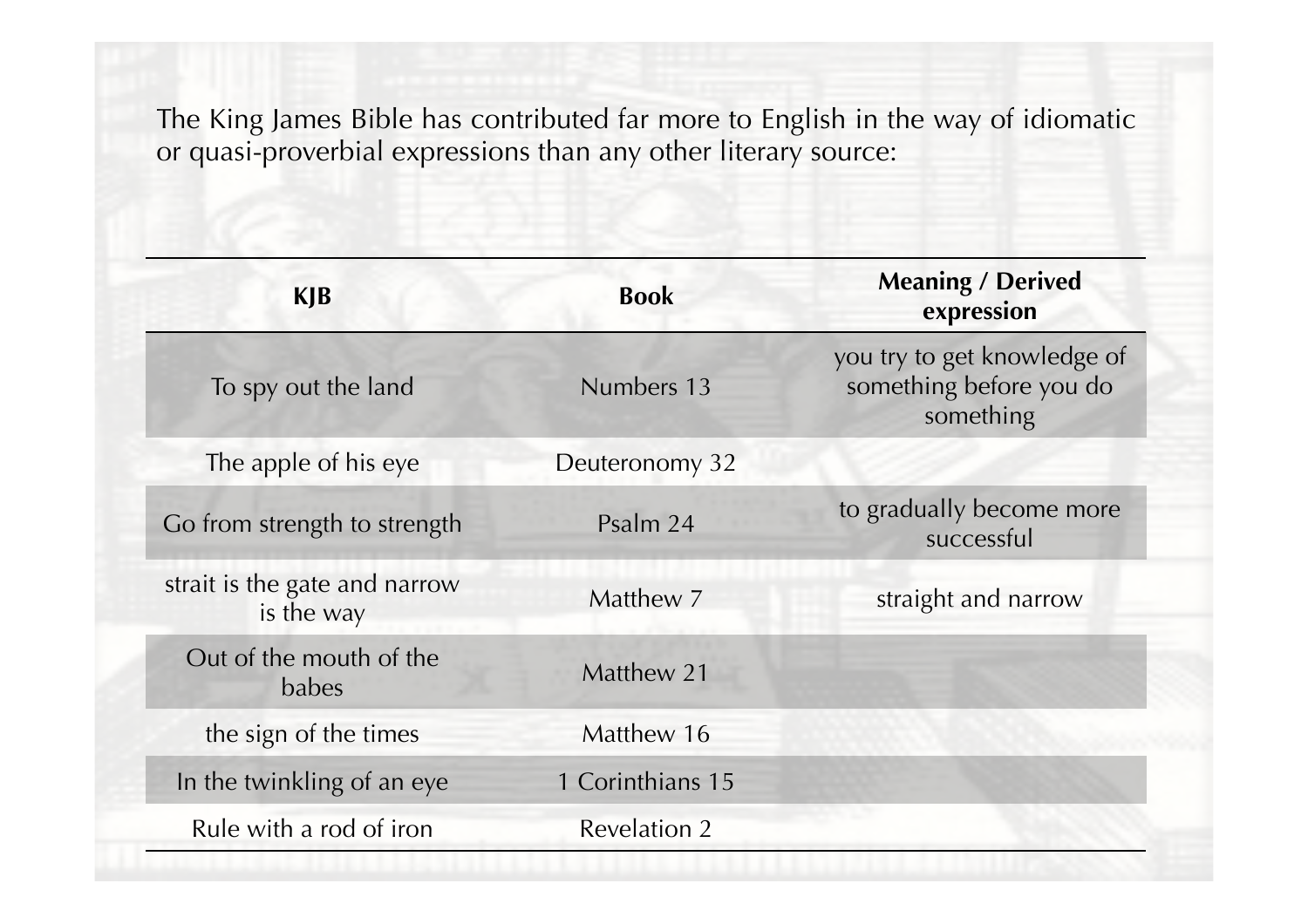# **THE GREAT VOWEL SHIFT**

Old and Middle English were written in the Latin alphabet and the vowels were represented by the letters assigned to the sounds in Latin. For example, Middle English "long e" in Chaucer's "sheep" had the value of Latin "e" (and sounded like Modern English "shape" [/e/] in the International Phonetic Alphabet [IPA]). It had much the same value as written "long e" has in most modern European languages. Consequently, one can read Chaucer's long vowels with the same values as in Latin or any continental European language and come pretty close to the Middle English values.

The Great Vowels Shift changed all that; by the end of the sixteenth century the "e" in "sheep" sounded like that in Modern English "sheep" or "meet" [/i:/]. To many it seemed that the pronunciation of English had moved so far from its visual representation that a new alphabet was needed, and in the sixteenth century we have the first attempts to "reform" English spellings, a movement still active today. In 1569 John Hart (in his *Orthography*) went so far as to devise a new phonetic alphabet to remedy what he considered a fatal flaw in the system of language.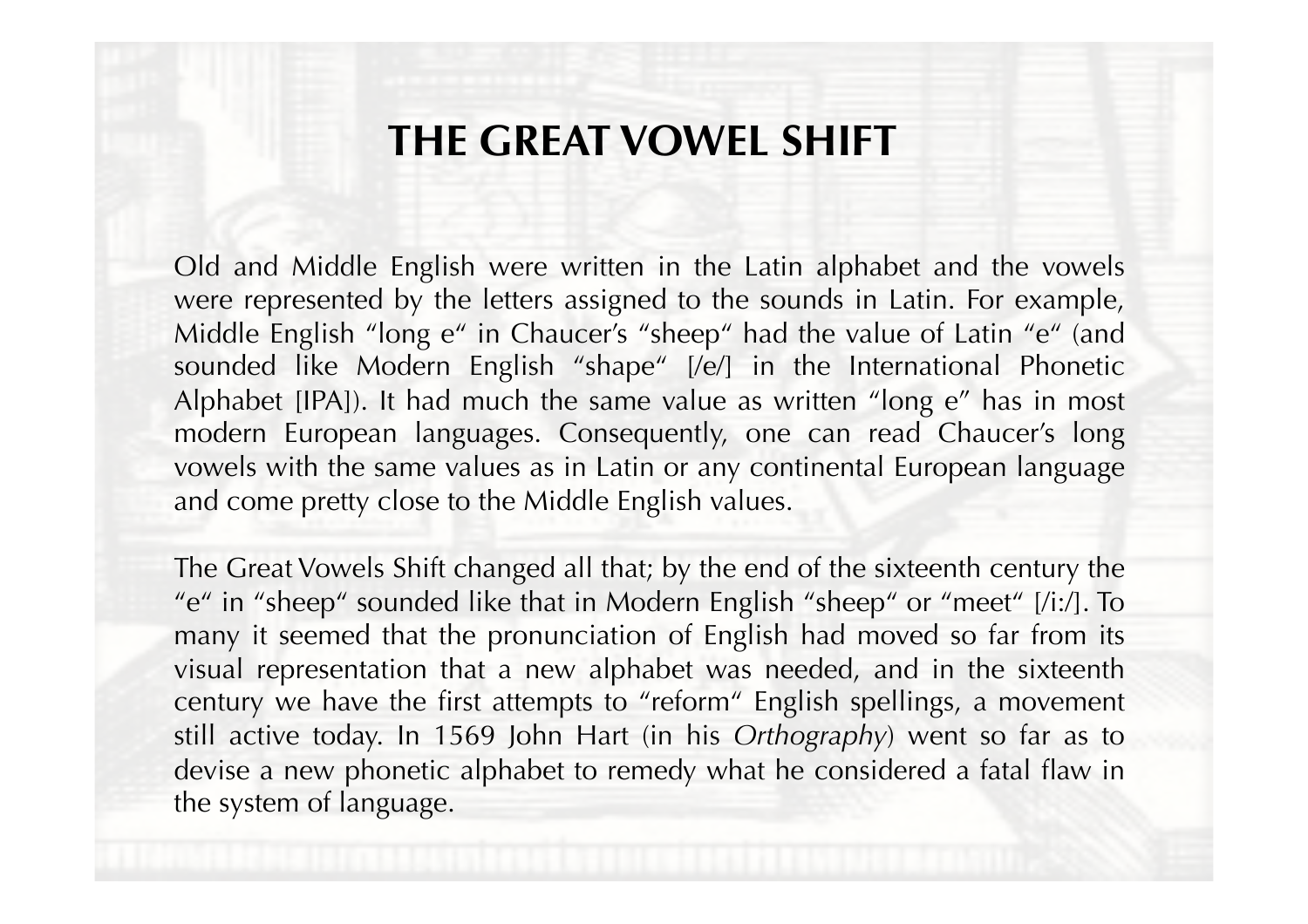The long vowels can be heard today in the pronunciation of words like *seat* (as opposed to the short vowel of *sit*) and *lose* (vs *loss*). In Middle English, there were seven such vowels. Their values are shown in the table below, along with an approximate equivalent in modern pronunciation:

| Word      | Vowel quality in c. 1400 | <b>Nearest PDE vowel</b> |
|-----------|--------------------------|--------------------------|
| time      | $/i$ :/                  | teem /i:/                |
| see       | $/e$ :/                  | first part of say /ei/   |
| sea       | $/\epsilon$ :/           | first part of Sarah /ɛə/ |
| fame      | /ai/                     | farm $/a$ :/             |
| SO        | $/c$ :/                  | $saw / o$ :/             |
| $d\sigma$ | $/O$ :/                  | first part of doe /ou/   |
| now       | $/$ u:/                  | $new$ /u:/               |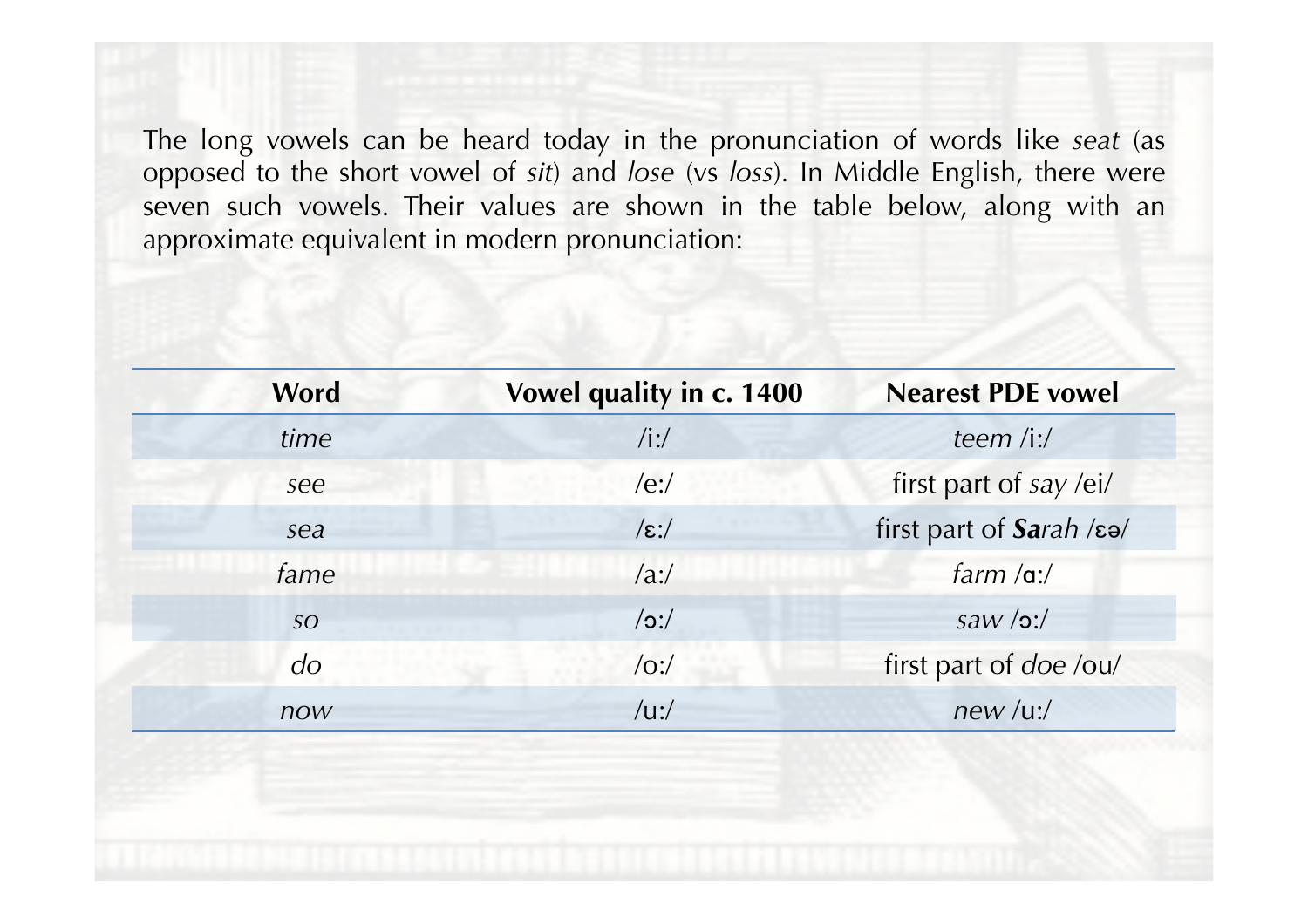| <b>MIDDLE</b><br>ENG. |   | <b>MODERN</b><br>ENG. | <b>MIDDLE</b><br>ENG.    |   | <b>MODERN</b><br>ENG.    |       |
|-----------------------|---|-----------------------|--------------------------|---|--------------------------|-------|
| [i:]                  | → | [ay]                  | [m[:s]                   | → | [mays]                   | mice  |
| [u:]                  | → | [aw]                  | [mu:s]                   | → | [maws]                   | mouse |
| [e:]                  | → | [i:]                  | [ge:s]                   | → | [ <b>g</b> ]: <b>s</b> ] | geese |
| [o:]                  | → | [u:]                  | [ <b>go</b> : <b>s</b> ] | → | [gu:s]                   | goose |
| [ɛ:]                  | → | [e:]                  | [brɛːken]                | → | [bre:k]                  | break |
| [၁:]                  | → | [0:]                  | [br5:ken]                | → | [bro:k]                  | broke |
| [a:]                  | → | [e:]                  | [na:mə]                  | → | [ne:m]                   | name  |

By diagraming the Great Vowel Shift on a vowel chart (Figure 9-2), we can see that each long vowel underwent an increase in tongue height, with the highest vowels [i:] and [u:] "falling off" to become the diphthongs [ay] and [aw]. In addition, [a] was "fronted."

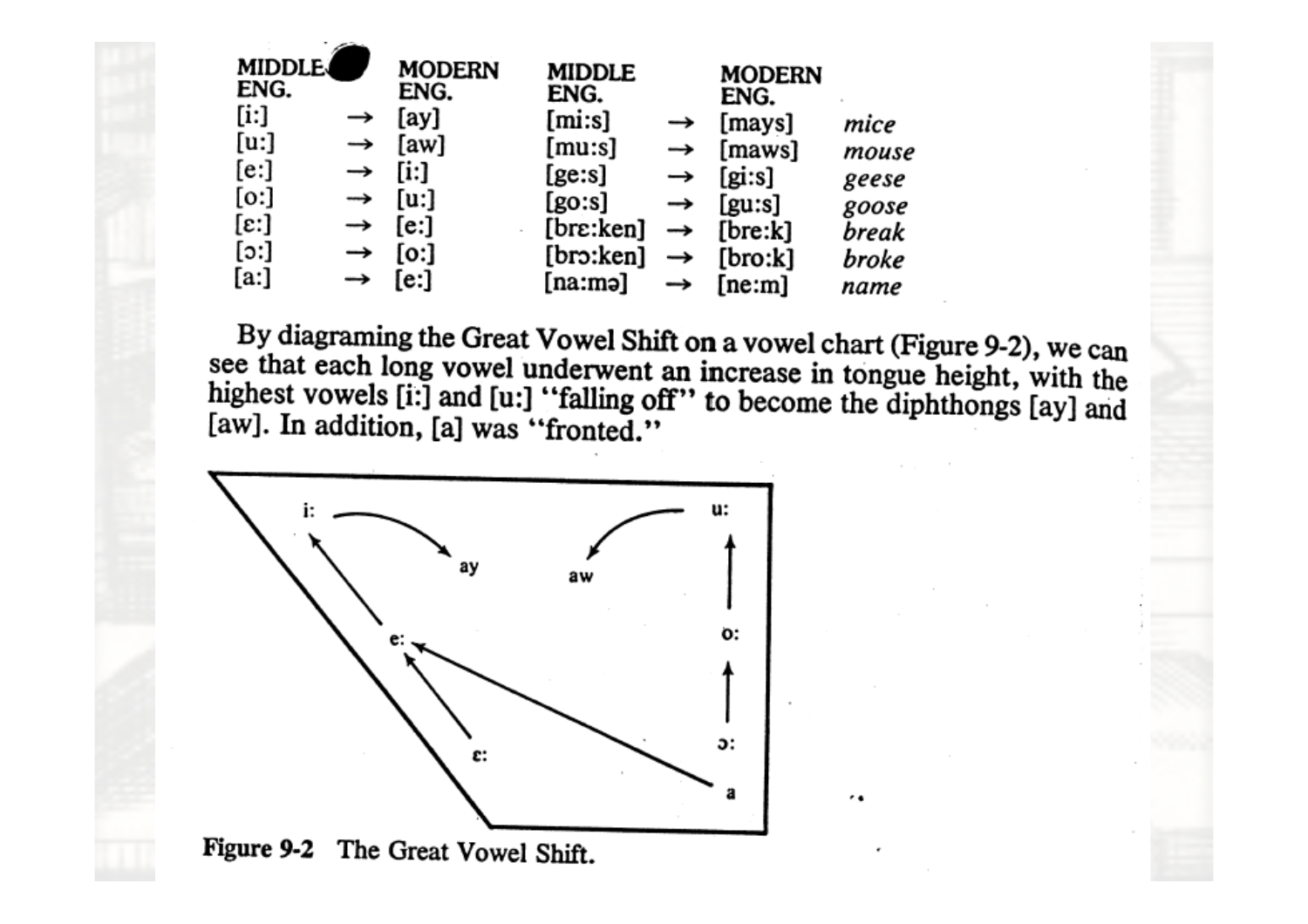|             | <b>FRONT</b>               | <b>CENTRE</b>                 | <b>BACK</b>                   |
|-------------|----------------------------|-------------------------------|-------------------------------|
| <b>HIGH</b> | <i>i:/</i> [Modern "beet"] |                               | / $u:$ [Modern "boot"]        |
| MID.        | /e:/ [Modern "bait"]       |                               | / $o:$ [Modern "boat"]        |
| LOW         | $\alpha$ :/ [Modern "bag"] | $\alpha$ :/ [Modern "father"] | / <b>o/</b> [Modern "bought"] |

The Great Vowel shift involved a regular movement of the places of articulation. The front vowels each moved up a notch, except for /i:/, which formed a diphthong. Likewise the back vowels moved up, except for /u:/, which formed another diphthong:

|                       | <b>POSITION</b> | <b>MIDDLE ENGLISH</b> | <b>MODERN ENGLISH</b> |
|-----------------------|-----------------|-----------------------|-----------------------|
| <b>FRONT VOWELS</b>   | <b>HIGH</b>     | $\mathbf{ii}$         | /ai/                  |
|                       | MID (CLOSED)    | $/e$ :/               | $/i$ :/               |
|                       | LOW (OPEN)      | $\alpha$ :/           | /e:/ later /i:/       |
| <b>CENTRAL VOWELS</b> | <b>LOW</b>      | /ai/                  | $/e$ :/               |
| <b>BACK VOWELS</b>    | <b>HIGH</b>     | $/$ u: $/$            | $/ao$ :/              |
|                       | <b>MID</b>      | $/O$ :/               | /u:/                  |
|                       | LOW             | o                     | $\overline{O}$ :/     |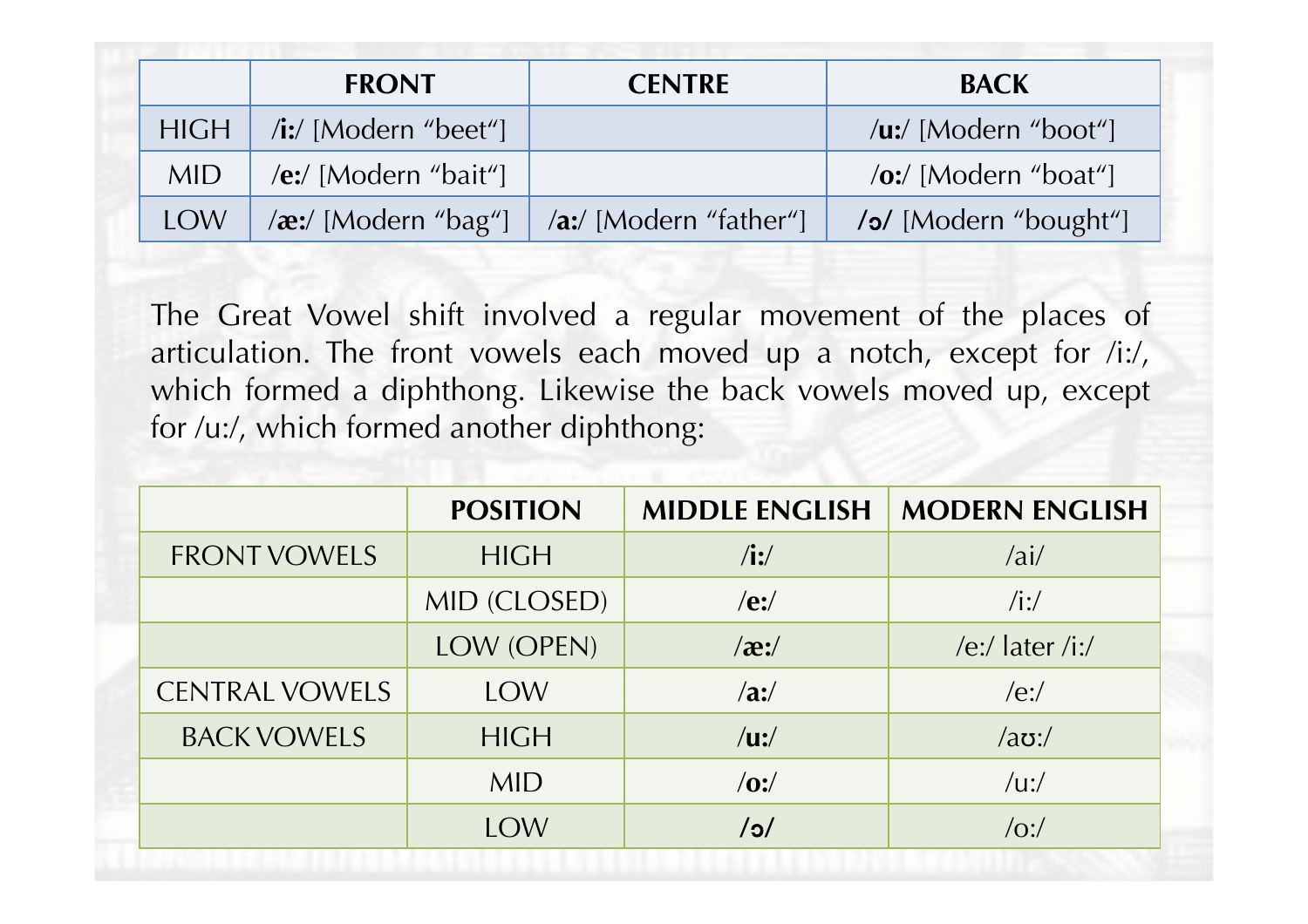The cumulative difference is striking. A sentence such as

We do make time to go now

would have roughly sounded, in Chaucerian pronunciation, as

Way doe mahk teem to gaw noo.

The phenomenon is traditionally called the '**Great Vowel Shift**', but the label is misleading in its suggestion that it was a single shift operating at a standard rate. The evidence of spelling, rhymes, and commentaries by contemporary language pundits (i.e. sources of opinion) suggests that it operated in more than one stage, affected vowels at different rates in different parts of the country, an took over 200 year to complete. Nor did it apply in the same way everywhere.

The /u:/ value became a diphthong in most parts of England, as we hear in modern *now* and *house*, but this change did not happen in the northeast, or in Scotland, where the fifteenth-century value may still still be heard, as can be seen in such Scots spellings as *noo* and *hoose*.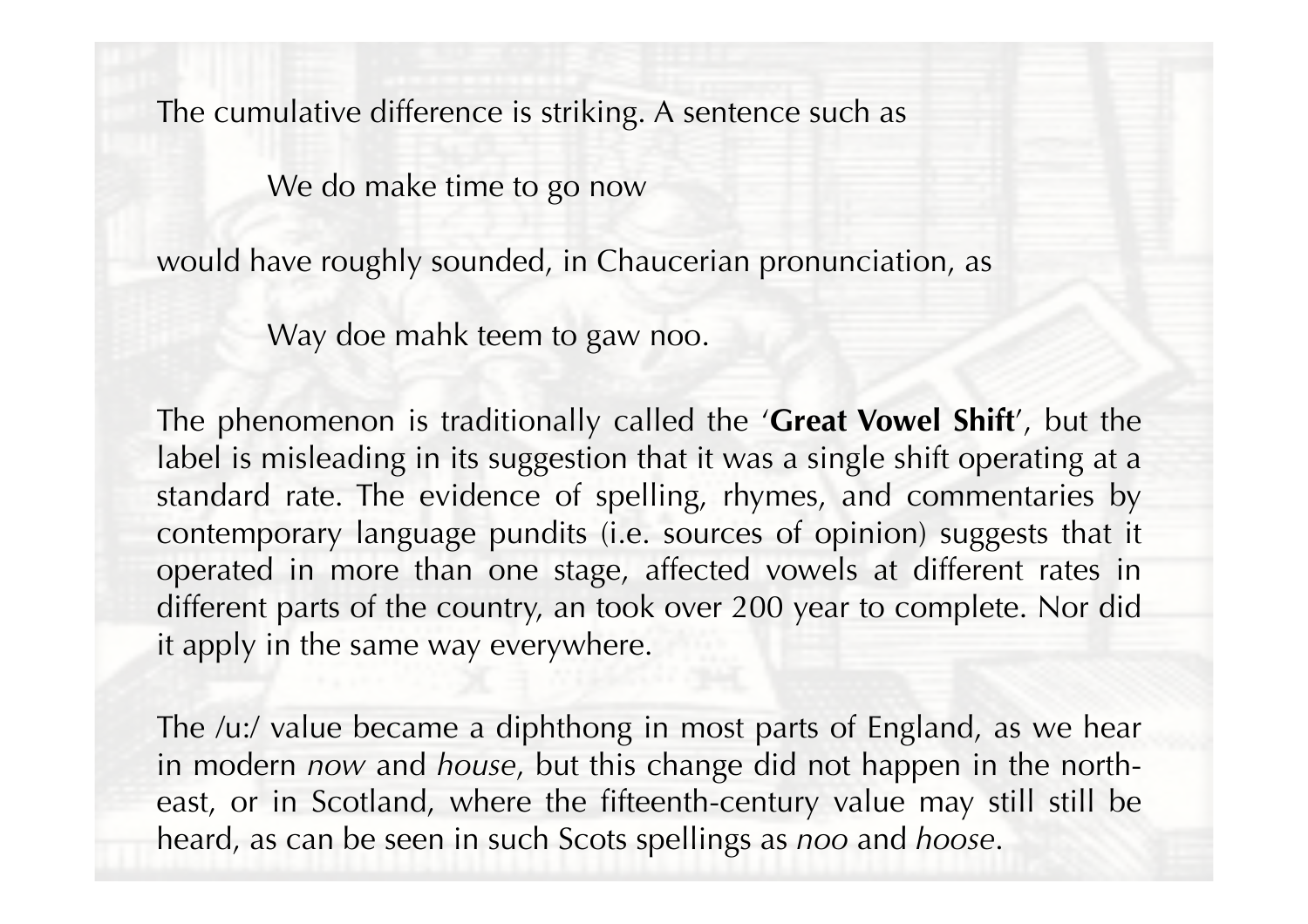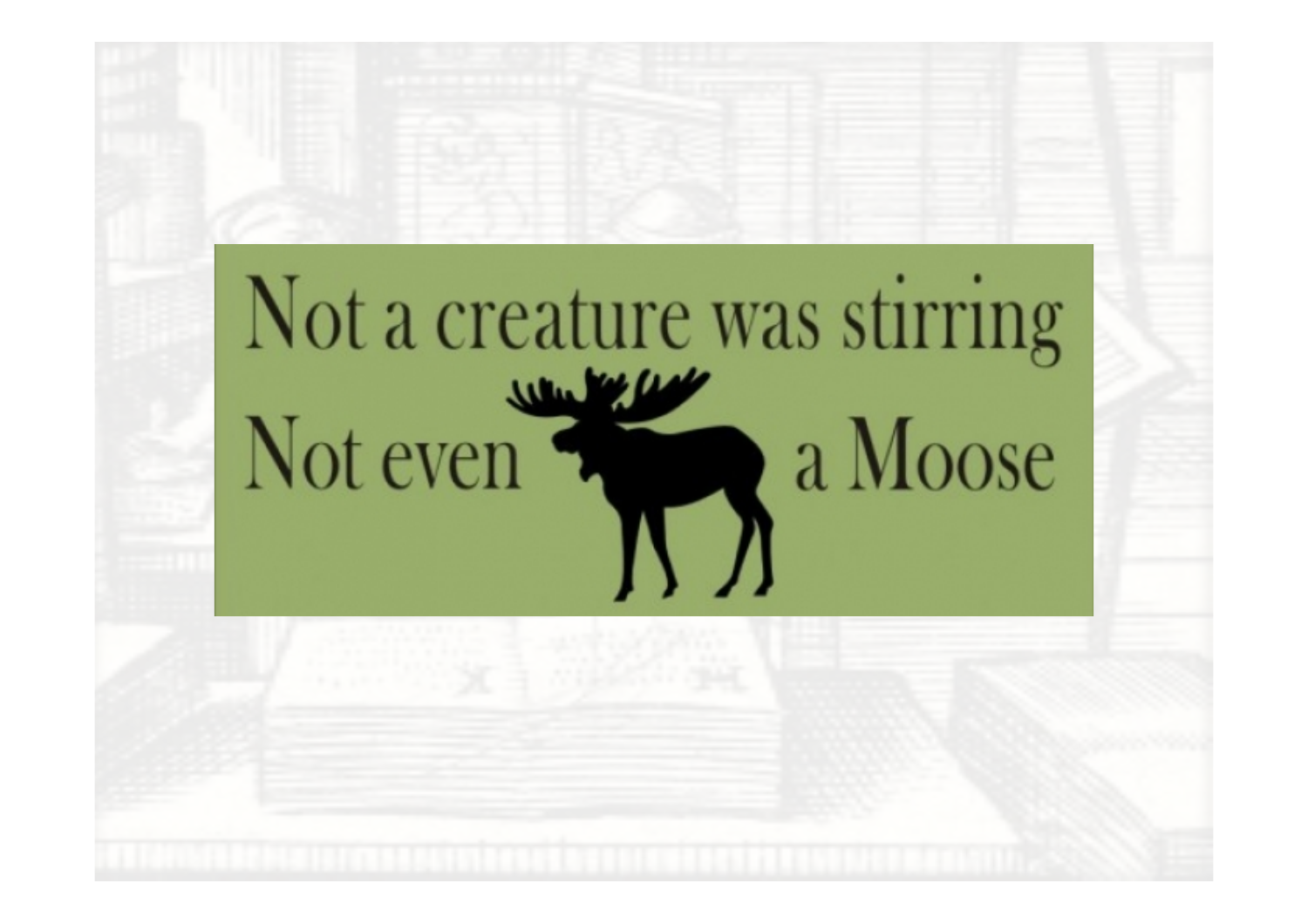# **EARLY MODERN ENGLISH PRONOUNS**

|            | <b>First-person</b> | <b>Second-person</b> | <b>Third-person</b> |
|------------|---------------------|----------------------|---------------------|
| Subject    |                     |                      |                     |
| Singular   | ı                   | thou                 | he/she/it*          |
| Plural     | we                  | ye                   | they                |
| Object     |                     |                      |                     |
| Singular   | me                  | thee                 | him/her/it          |
| Plural     | <b>US</b>           | you                  | them                |
| Possessive |                     |                      |                     |
| Singular   | mine                | thine                | his/hers/his        |
| Plural     | ours                | yours                | theirs              |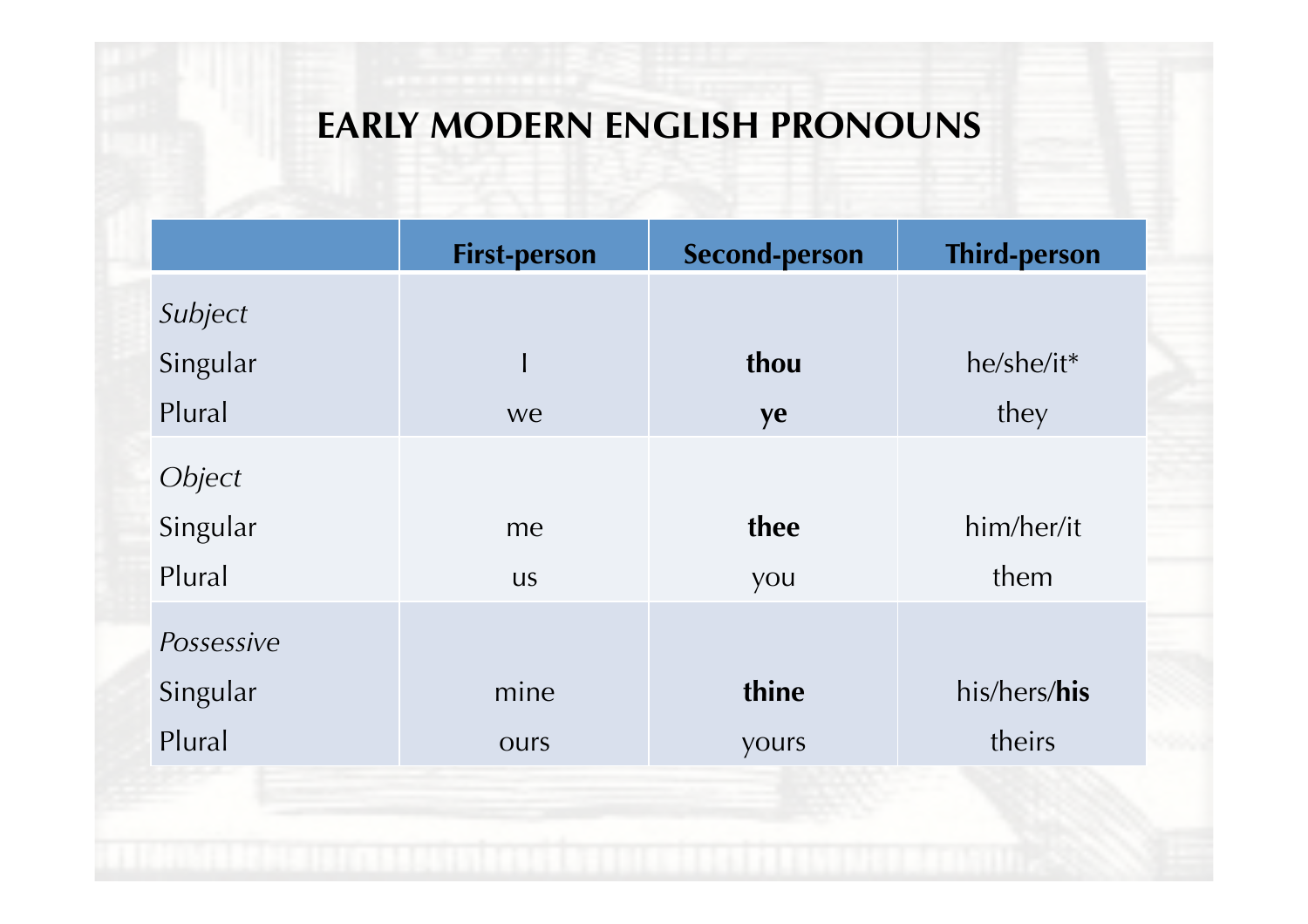The social basis of the *thou*/*you* distinction was established by the sixteenth century.

The you forms would normally be used:

- $\checkmark$  by people of lower social status to those above them (e.g., ordinary people to nobles, children to parents, servants to masters);
- $\checkmark$  by the upper classes when talking to each other, even if they were closely related;
- $\checkmark$  as a sign of a change (contrasting with *thou*) in the emotional temperature of an interaction.

The *thou* forms would normally be used:

- $\checkmark$  by people of higher social status to those below them (e.g., nobles to ordinary people, parents to children, masters to servants);
- $\checkmark$  by the Iower classes when calking to each other;
- $\checkmark$  in addressing God;
- $\checkmark$  in talking to ghosts, witches, and other supernatural beings;
- $\checkmark$  in an imaginary address to someone who was absent;
- $\checkmark$  as a sign of a change (contrasting with you) in the emotional temperature of an interaction.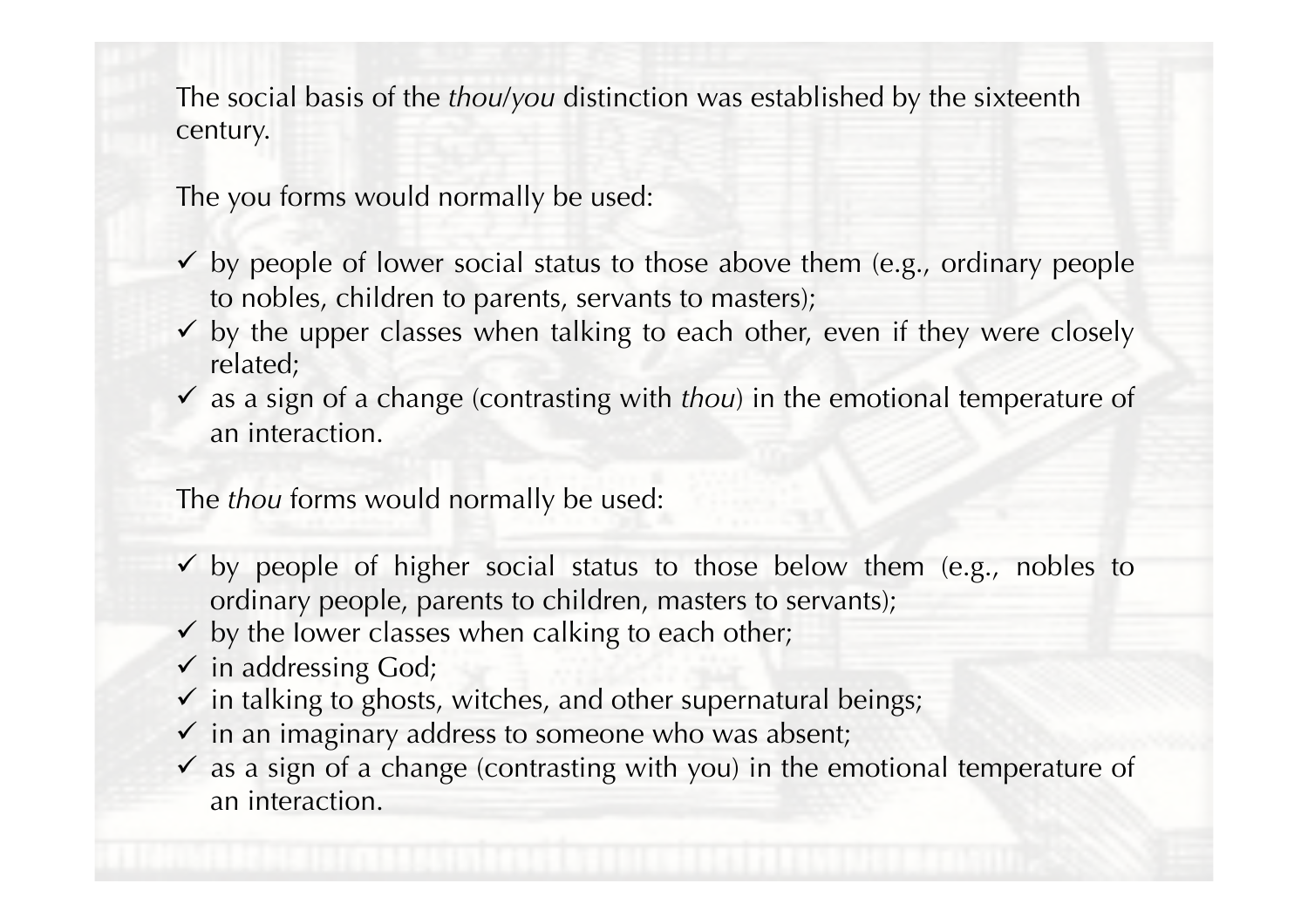# **EARLY MODERN ENGLISH VERBS**

WEAK VERBS

|               | <b>Singular</b>        |                      | <b>Plural</b> |             |  |
|---------------|------------------------|----------------------|---------------|-------------|--|
|               | Person                 | Past                 | Present       | Past        |  |
| First-person  | I walke                | <b>L</b> walked      | we walke      | we walked   |  |
| Second-person | thou walk(e) <b>st</b> | thou walkedst        | ye walke      | ye walked   |  |
| Third-person  | he/she/hit<br>walketh  | he/she/hit<br>walked | they walke    | they walked |  |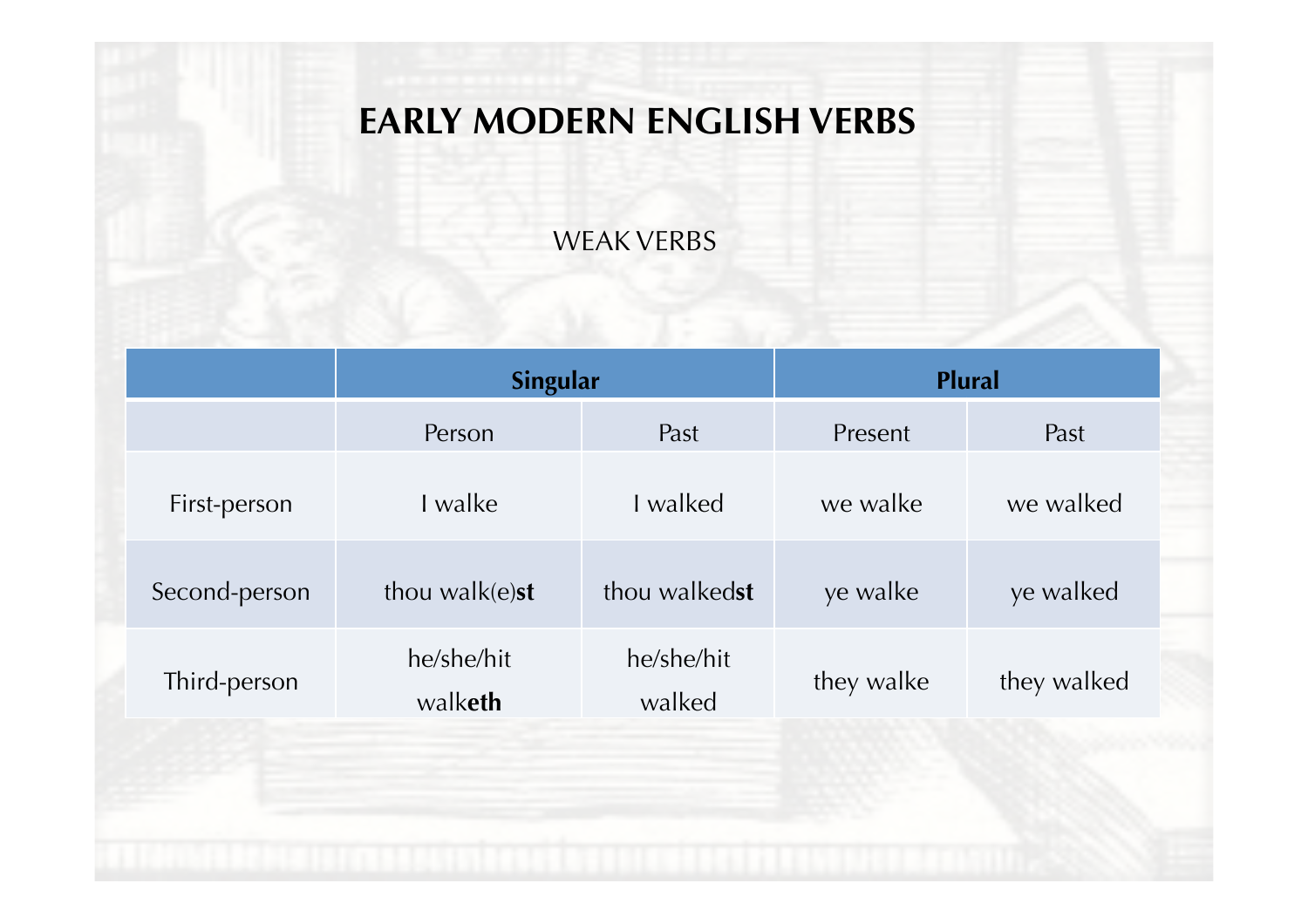## **EARLY MODERN ENGLISH VERBS**

#### **STRONG VERBS**

|               | <b>Singular</b>        |                    | <b>Plural</b> |           |
|---------------|------------------------|--------------------|---------------|-----------|
|               | Person                 | Past               | Present       | Past      |
| First-person  | I giue                 | I gaue             | we giue       | we gaue   |
| Second-person | thou $\text{giu}(s)$ t | thou $gau(e)st$    | ye giue       | ye gaue   |
| Third-person  | he/she/hit<br>giueth   | he/she/hit<br>gaue | they giue     | they gaue |